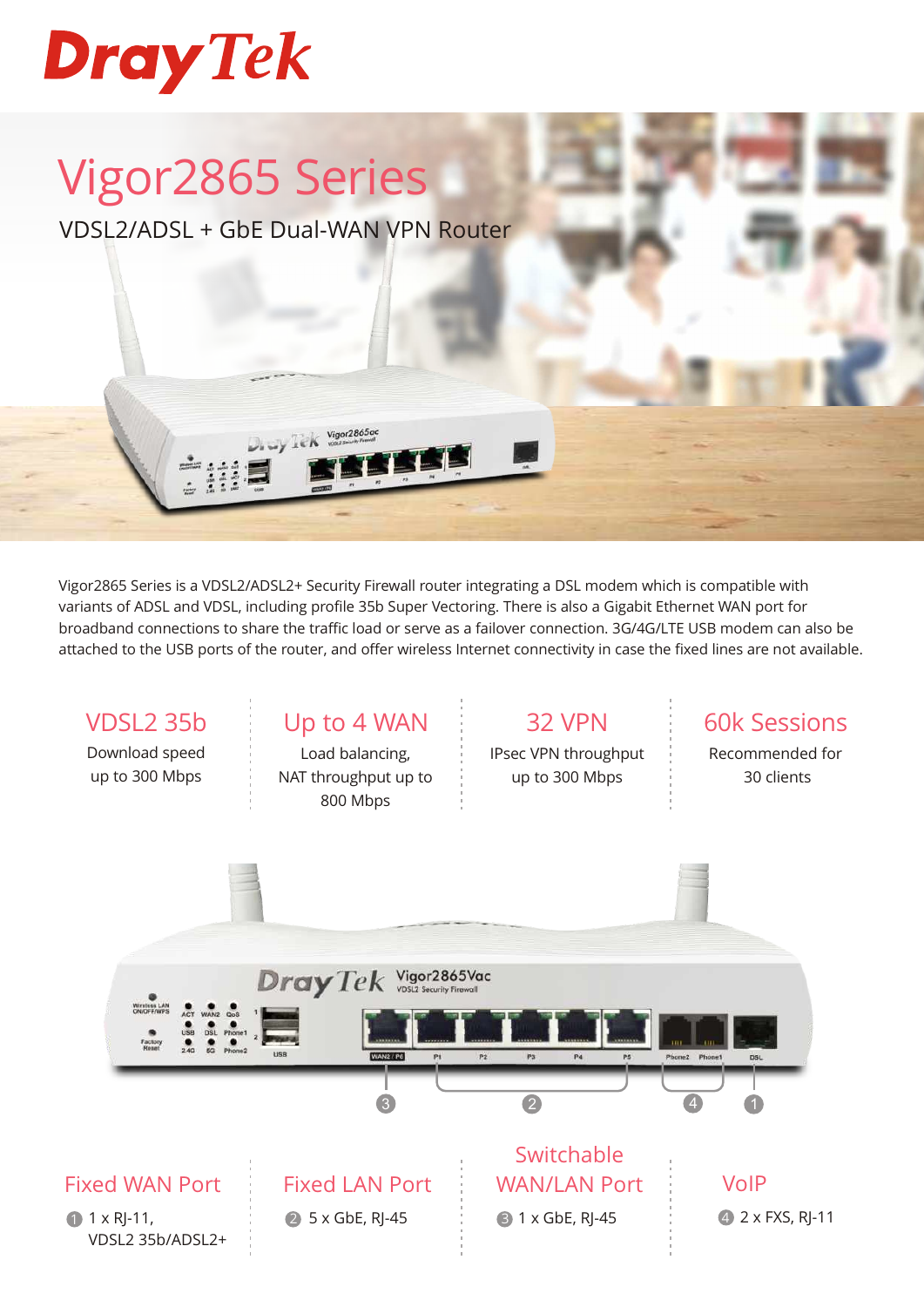## Key Features



## Load Balancing

Maximize throughput and reliability by using multiple Internet connections.



## Central AP Management

Use the Vigor2865 router as a wireless controller to maintain and monitor the VigorAPs.



## 35b Supervectoring Modem

Integrated VDSL modem with 35b Supervectoring compatibility and VDSL2/ ADSL2+ fallback.



## Central Switch Management

Set up VLAN easily from the router and get a centralized hierarchy view of the switches.



## VPN (Virtual Private Network)

Build a secure and private tunnel from the LAN of Vigor3910 to the remote offices and teleworkers over the Internet.



### SSL VPN

The VPN works through firewalls providing secure remote access to any network environment.



## Wireless WAN (Wireless model only)

Get Internet access wirelessly from a Wi-Fi network, a mobile hotspot, or a personal hotspot set up on smartphones.



## Firewall & Content Filter

Filter web pages by URL keyword or web category to block access to insecure or inappropriate contents.



## QoS for VoIP

Give first priority to VoIP traffic to improve your call quality, and monitor VoIP statistics from the router.



## Bandwidth Management

Prevent one device using all the bandwidth by bandwidth limit policy, session limit policy, and QoS settings.

## Specification

#### Interface

| Fixed WAN Port       | 1 x RI-11 for VDSL2 or ADSL2/2+       |
|----------------------|---------------------------------------|
| <b>WAN/LAN</b>       | 1 x 10/100/1000Base-TX, RJ-45         |
| Switchable Port      |                                       |
| Fixed LAN Port       | 5 x 10/100/1000Base-TX, RJ-45         |
| <b>USB Port</b>      | 2 x USB 2.0                           |
| 2.4G WLAN            | 802.11n 2x2 MIMO 400 Mbps (ac model)  |
| 5G WLAN              | 802.11ac 2x2 MIMO 867 Mbps (ac model) |
| <b>LTE Antenna</b>   | 2 x with FME connector (L model)      |
| SIM Slot             | 2 x Standard-Sized (L model)          |
| RI-11 Port for Voice | 2 x FXS (V model)                     |

#### Performance

| NAT Throughput               | 800 Mbps                |
|------------------------------|-------------------------|
| <b>IPsec VPN Performance</b> | 300 Mbps (AES 256 bits) |
| <b>SSL VPN Performance</b>   | 120 Mbps                |
| Max. Number of NAT Sessions  | 60,000                  |
| Max. Concurrent VPN Tunnels  | 32                      |
| Max. Concurrent OpenVPN      | 16                      |
| + SSL VPN                    |                         |

#### VDSL/ADSL

| <b>VDSL Standards</b> | G.993.2 (VDSL2), G.993.5 (vectoring) |
|-----------------------|--------------------------------------|
| VDSL2 Profile         | 8a, 8b, 8c, 8d, 12a, 12b, 17a, 35b   |
| ADSL Standards        | ANSI T1.413, ITU-T G.992.1(G.dmt)    |
| ADSL2 Standards       | ITU-T G.992.3 Annex A/L/M            |
| ADSL2+ Standards      | ITU-T G.992.5 Annex A/M              |

#### **Networking**

| Routing                  | Ipv4 Static Routing, IPv6 Static Routing,   |
|--------------------------|---------------------------------------------|
|                          | Inter-VLAN Routing, RIP, BGP                |
| Policy-based Routing     | Protocol, IP Address, Port, Domain, Country |
| <b>High Availability</b> |                                             |
| DNS Security (DNSSEC)    | ٠                                           |
| Multicast                | IGMP Proxy, IGMP Snooping & Fast Leave,     |
|                          | Bonjour                                     |
| Local RADIUS server      |                                             |
| SMB File Sharing         | • (Requires external storage)               |